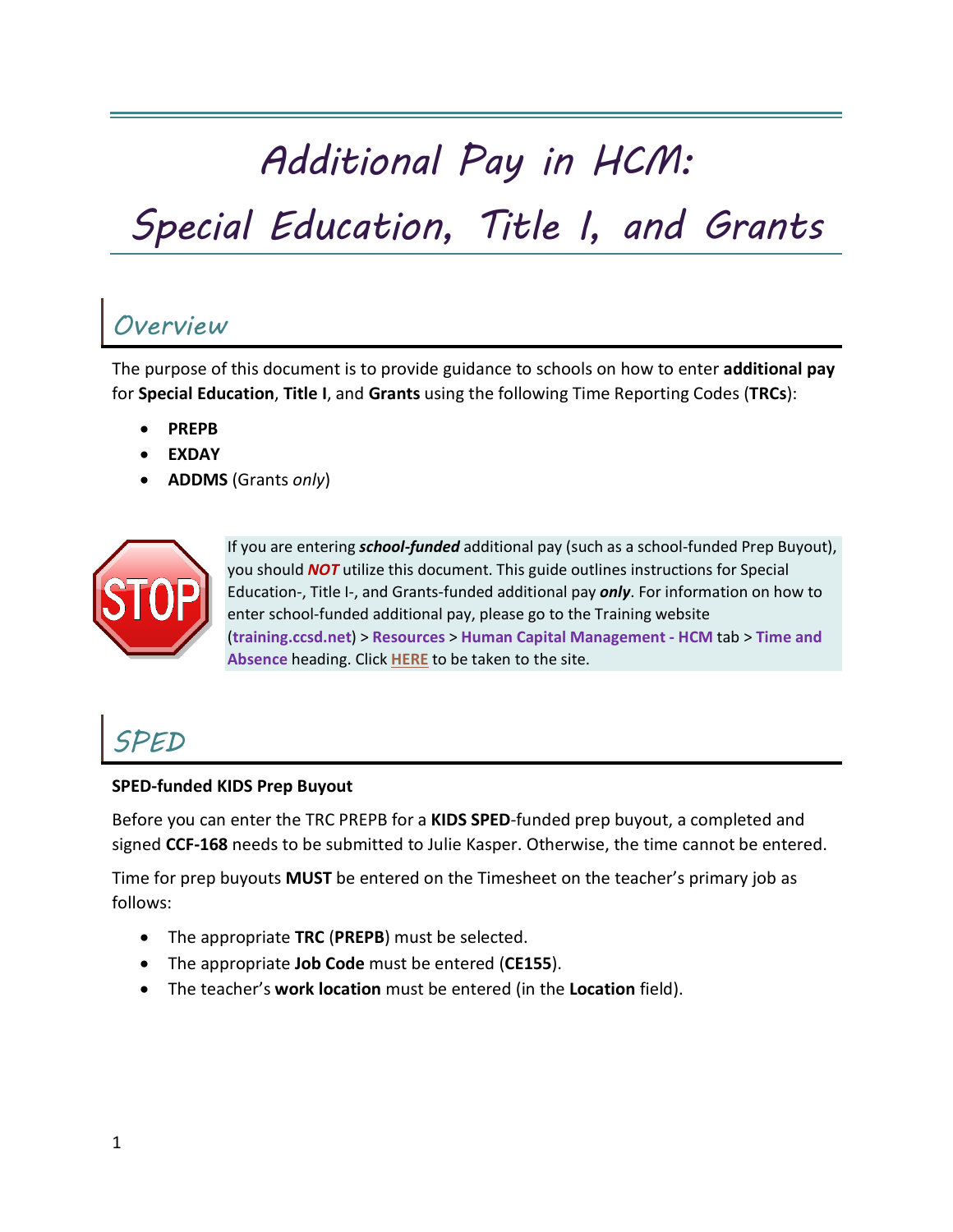In this example, the employee is being paid **.83** of **PREPB** at Bass ES (site code **0201**) with **SPED**  as the funding source:



#### *Support*

For further assistance with entering SPED-funded additional pay, contact **Student Services Division (SSD)** at **(702) 799-0235**.

# *Title I*

Time for prep buyouts and extended days **MUST** be entered on the Timesheet on the teacher's primary job. The following steps are required:

- Schools must inform their **Title I Team** which teachers at their site are eligible for additional pay.
- The list of eligible teachers must also be provided to the **Manager Self Service (MSS) user(s)** and **Timekeeper(s)** at the school.
- Time must be entered on the Timesheet by the **MSS user** or **Timekeeper** at the school.
- The appropriate TRC (**PREPB** or **EXDAY**) must be selected.
- The teacher's work location must be entered (in the **Location** field).
- The appropriate **job code** must be entered (**CE156**).

In this example, the employee is being paid **.83** of **PREPB** at Bass ES (site code **0201**) with **Title I** as the funding source:

| Fri<br>8/13 | <b>Total</b> Time Reporting Code                      | <b>Business Unit Location</b> |      | <b>Job Code</b> |  |
|-------------|-------------------------------------------------------|-------------------------------|------|-----------------|--|
| 0.83        | <b>PREPB</b> - Preparation Time Buyout<br>$\check{ }$ | CCSD <sub>1</sub>             | 0201 |                 |  |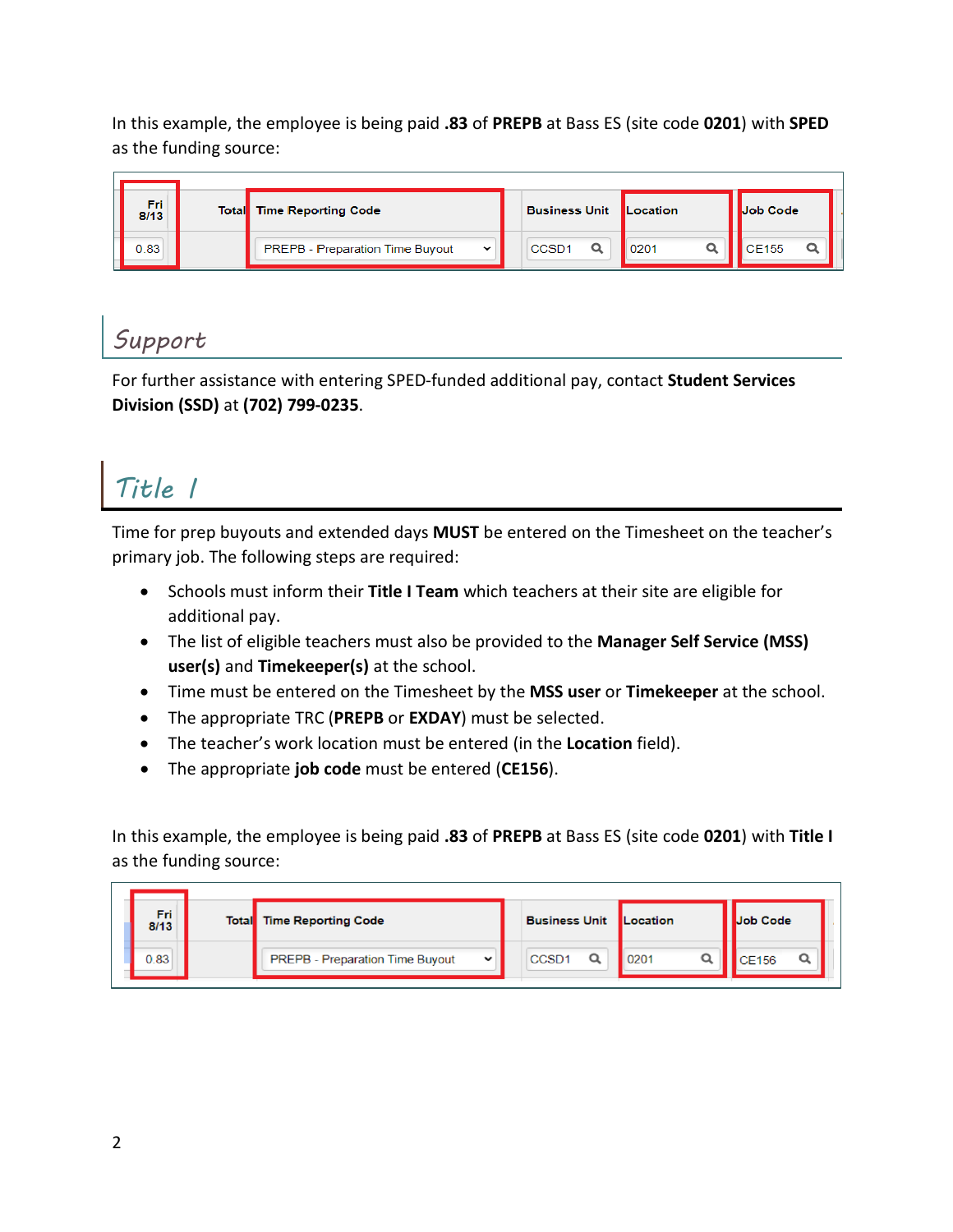In this example, the employee is being paid **.83** of **EXDAY** at Petersen ES (site code **0341**) with **Title I** as the funding source:

| Fri I<br>8/13 | <b>Total</b> Time Reporting Code           | <b>Business Unit Location</b> |      | <b>Il Job Code</b> |
|---------------|--------------------------------------------|-------------------------------|------|--------------------|
| 0.83          | <b>EXDAY - Extended Day</b><br>$\check{ }$ | CCSD <sub>1</sub>             | 0341 | <b>CE156</b>       |

#### *Support*

For further assistance with entering Title I-funded additional pay, contact your **Title I Team** at **(702) 799-3850**.

## *Grants*

Time for prep buyouts and extended days **MUST** be entered on the Timesheet on the teacher's primary job as follows:

- The **Position Control Form** must be submitted to the **Assistant Account (AA)** and **Budget Assistant (BA)** for grant writer approval before time for additional pay can be entered on the Timesheet.
- The appropriate TRC (**PREPB**, **EXDAY**, or **ADDMS**) must be selected.
- The appropriate **job code** (see below) must be entered.
- The teacher's **work location** must be entered (in the **Location** field).

In this example, the employee is being paid **.83** of **PREPB** at Bass ES (site code **0201**) with **ELL** as the funding source:

| Fri<br>8/13 | <b>Total</b> Time Reporting Code     |  | <b>Business Unit</b> | Location | Job Code     |  |
|-------------|--------------------------------------|--|----------------------|----------|--------------|--|
| 0.83        | PREPB - Preparation Time Buyout<br>v |  | CCSD1                | 020'     | <b>CE153</b> |  |